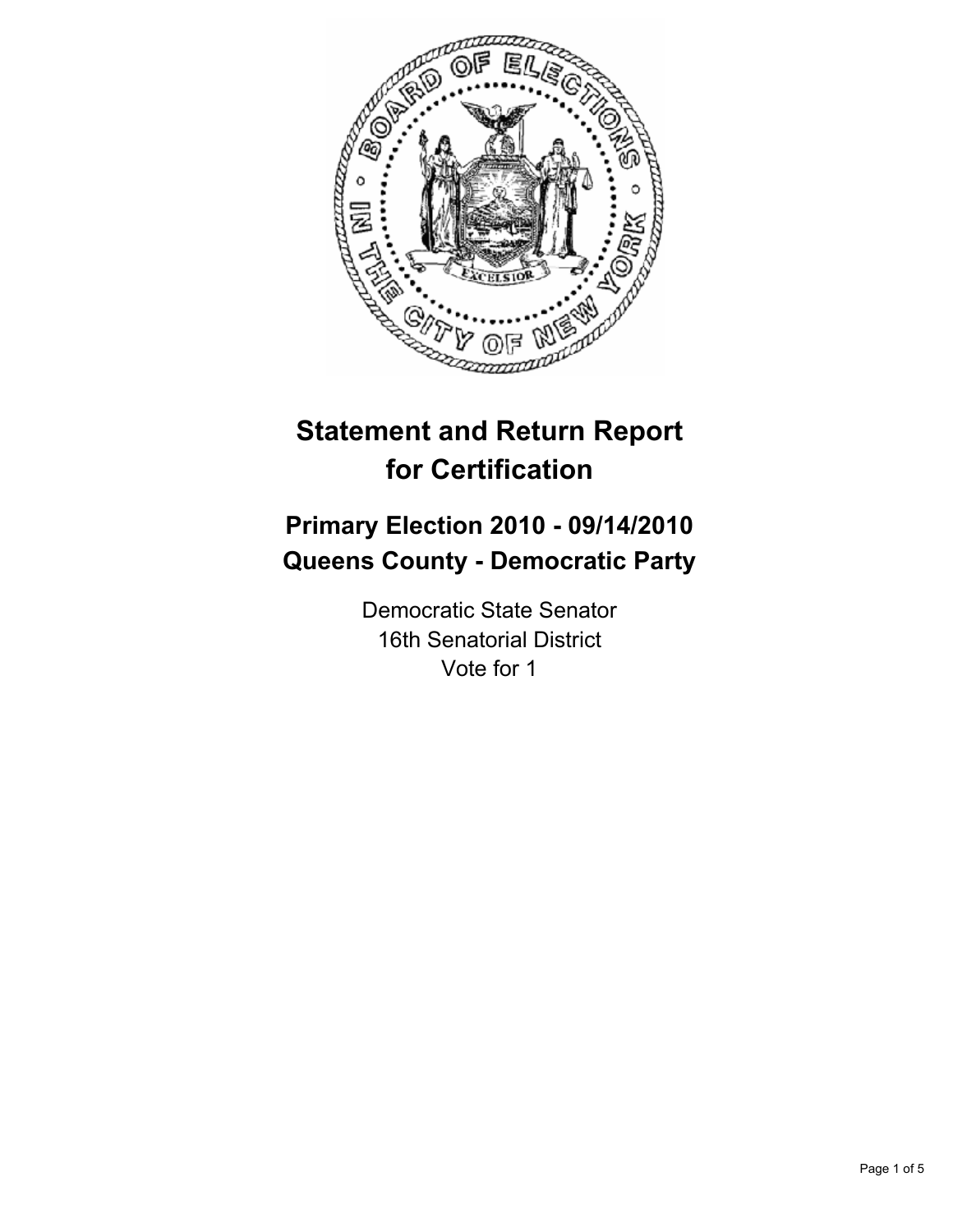

# **Assembly District 22**

| <b>PUBLIC COUNTER</b>    | 3,563 |
|--------------------------|-------|
| <b>EMERGENCY</b>         | 0     |
| ABSENTEE/MILITARY        | 253   |
| AFFIDAVIT                | 26    |
| <b>JOHN A MESSER</b>     | 960   |
| <b>ISAAC M SASSON</b>    | 1,527 |
| <b>TOBY ANN STAVISKY</b> | 1,011 |
| <b>Total Votes</b>       | 3,498 |

# **Assembly District 24**

| <b>PUBLIC COUNTER</b>           | 2,279 |
|---------------------------------|-------|
| <b>EMERGENCY</b>                | 0     |
| ABSENTEE/MILITARY               | 76    |
| <b>AFFIDAVIT</b>                | 12    |
| JOHN A MESSER                   | 469   |
| <b>ISAAC M SASSON</b>           | 442   |
| <b>TOBY ANN STAVISKY</b>        | 1,347 |
| AMY GOLDMAN (WRITE-IN)          | 1     |
| <b>GARY ACKERMAN (WRITE-IN)</b> | 1     |
| <b>GUS HALL (WRITE-IN)</b>      | 1     |
| LEONARD MERKOWITZ (WRITE-IN)    | 1     |
| LYNN NUNEZ (WRITE-IN)           |       |
| <b>Total Votes</b>              | 2,263 |

#### **Assembly District 25**

| PUBLIC COUNTER           | 624 |
|--------------------------|-----|
| <b>EMERGENCY</b>         | 0   |
| ABSENTEE/MILITARY        | 17  |
| AFFIDAVIT                |     |
| <b>JOHN A MESSER</b>     | 117 |
| <b>ISAAC M SASSON</b>    | 209 |
| <b>TOBY ANN STAVISKY</b> | 302 |
| BETH FRIEDMAN (WRITE-IN) |     |
| <b>Total Votes</b>       | 629 |

## **Assembly District 26**

| <b>Total Votes</b>              | 2.731 |
|---------------------------------|-------|
| JERRY SINGER (WRITE-IN)         |       |
| <b>GUY LAFLEVR (WRITE-IN)</b>   |       |
| <b>BASIL SMICKLE (WRITE-IN)</b> |       |
| <b>TOBY ANN STAVISKY</b>        | 1,784 |
| <b>ISAAC M SASSON</b>           | 466   |
| <b>JOHN A MESSER</b>            | 478   |
| AFFIDAVIT                       | 8     |
| ABSENTEE/MILITARY               | 116   |
| <b>EMERGENCY</b>                | 0     |
| <b>PUBLIC COUNTER</b>           | 2,700 |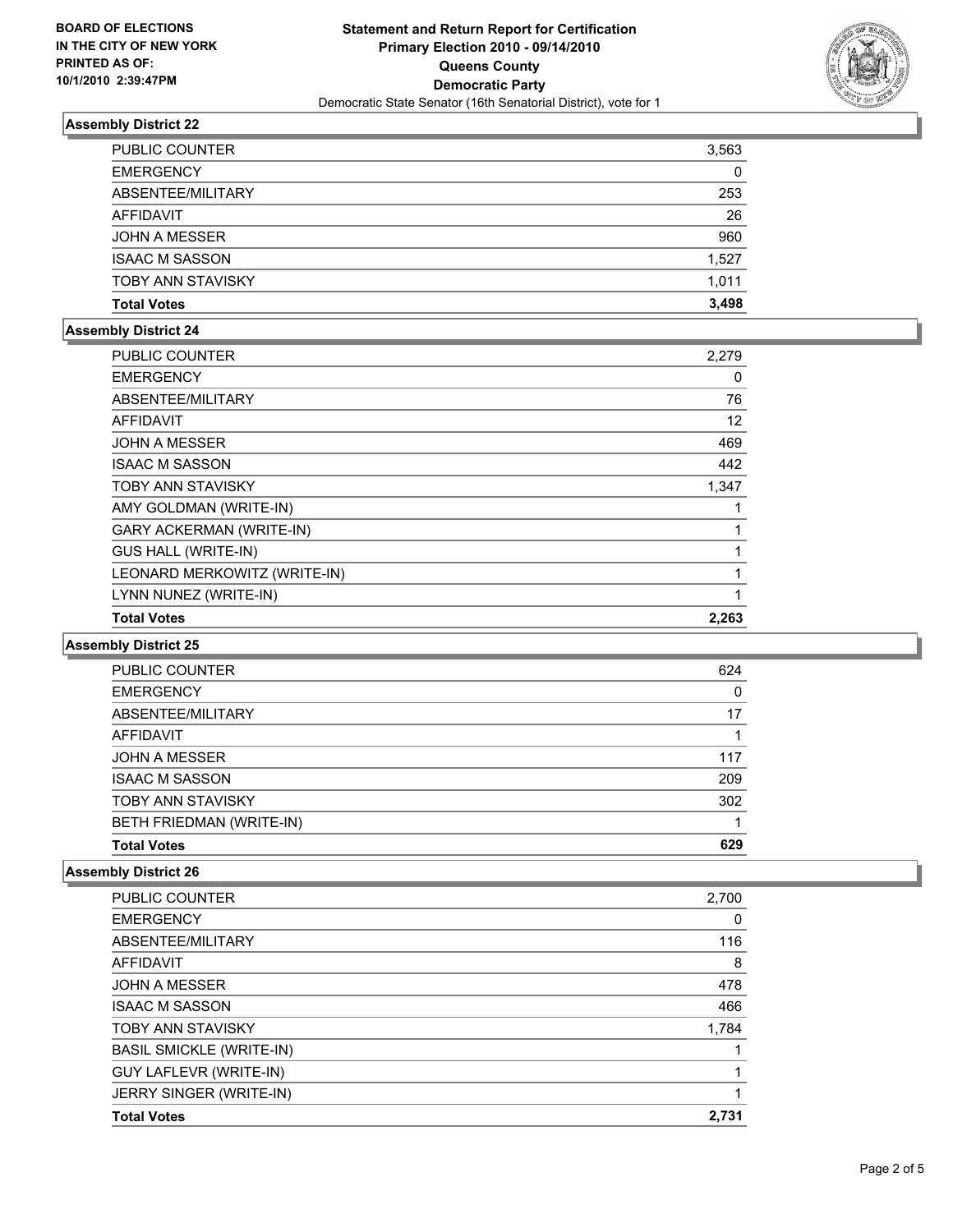

## **Assembly District 27**

| PUBLIC COUNTER              | 3,015 |
|-----------------------------|-------|
| <b>EMERGENCY</b>            | 5     |
| ABSENTEE/MILITARY           | 217   |
| AFFIDAVIT                   | 27    |
| <b>JOHN A MESSER</b>        | 357   |
| <b>ISAAC M SASSON</b>       | 1,361 |
| <b>TOBY ANN STAVISKY</b>    | 1,371 |
| DONALD TRUMP (WRITE-IN)     | 2     |
| HIRAM MONSERRATE (WRITE-IN) | 1     |
| LINA FLEYSHMN (WRITE-IN)    |       |
| MIGUEL EXTRELLA (WRITE-IN)  | 1     |
| PEPETZ STEINBERG (WRITE-IN) | 2     |
| PERERZ STEINBERG (WRITE-IN) | 1     |
| <b>Total Votes</b>          | 3,097 |

**Assembly District 28**

| <b>Total Votes</b>         | 2.773 |
|----------------------------|-------|
| RUDY GREEN (WRITE-IN)      |       |
| LYNN NUNES (WRITE-IN)      |       |
| BRUCE GROSSBERG (WRITE-IN) |       |
| <b>TOBY ANN STAVISKY</b>   | 1,321 |
| <b>ISAAC M SASSON</b>      | 1.015 |
| <b>JOHN A MESSER</b>       | 434   |
| AFFIDAVIT                  | 18    |
| ABSENTEE/MILITARY          | 226   |
| <b>EMERGENCY</b>           | 0     |
| <b>PUBLIC COUNTER</b>      | 2,687 |

## **Assembly District 30**

| <b>PUBLIC COUNTER</b>    | 12 |
|--------------------------|----|
| <b>EMERGENCY</b>         | 0  |
| ABSENTEE/MILITARY        | 0  |
| AFFIDAVIT                | 0  |
| <b>JOHN A MESSER</b>     | 6  |
| <b>ISAAC M SASSON</b>    | 0  |
| <b>TOBY ANN STAVISKY</b> | 5  |
| <b>Total Votes</b>       | 11 |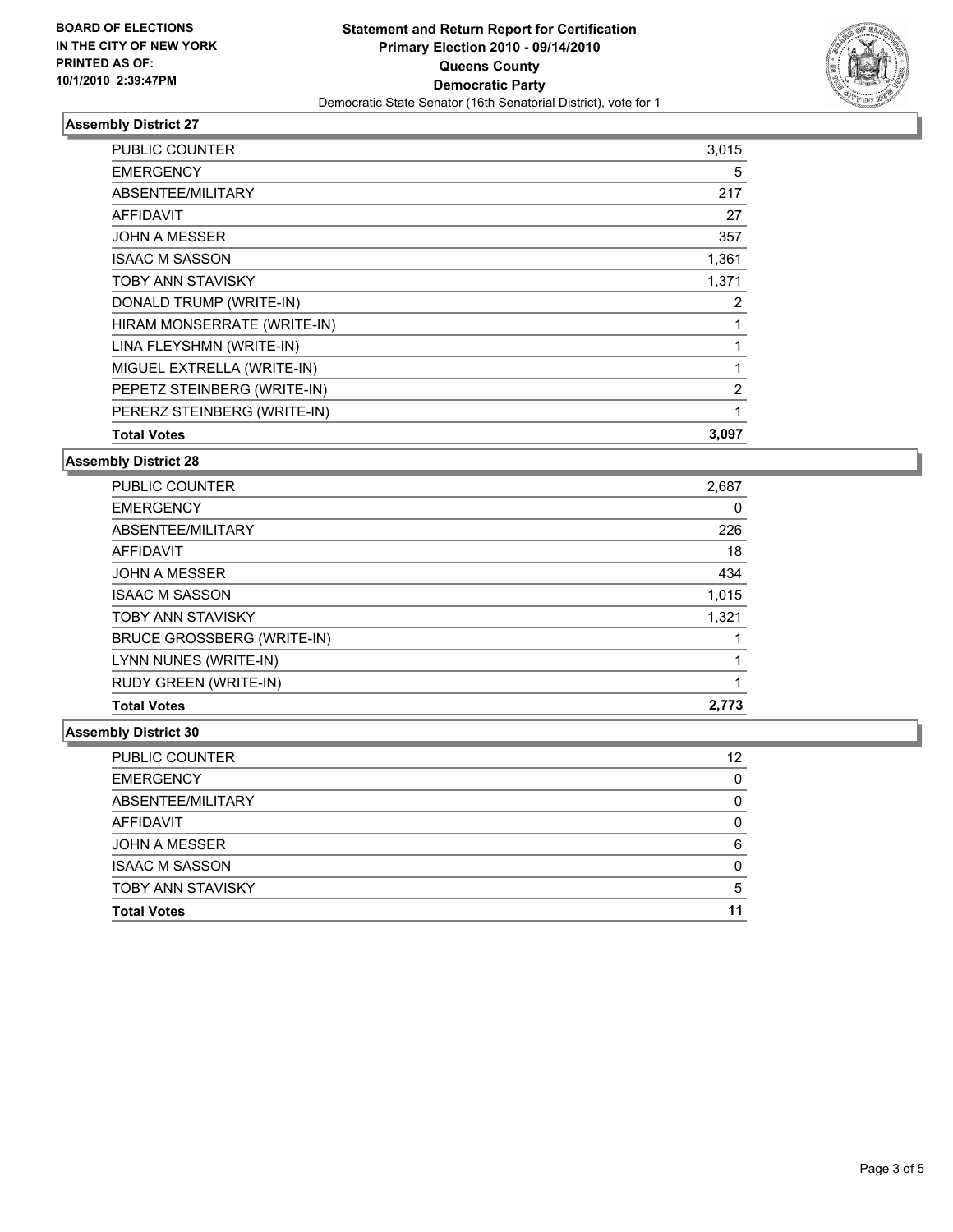

## **Assembly District 34**

| <b>Total Votes</b>             | 75 |
|--------------------------------|----|
| V. MHAE (WRITE-IN)             | 1  |
| MONSERRATE (WRITE-IN)          |    |
| <b>JOSE PERALTA (WRITE-IN)</b> | 2  |
| GLORIA (WRITE-IN)              | 1  |
| <b>TOBY ANN STAVISKY</b>       | 34 |
| <b>ISAAC M SASSON</b>          | 18 |
| <b>JOHN A MESSER</b>           | 18 |
| AFFIDAVIT                      | 0  |
| ABSENTEE/MILITARY              | 0  |
| <b>EMERGENCY</b>               | 0  |
| <b>PUBLIC COUNTER</b>          | 77 |

#### **Assembly District 35**

| PUBLIC COUNTER           | 721 |
|--------------------------|-----|
| <b>EMERGENCY</b>         | 0   |
| ABSENTEE/MILITARY        | 41  |
| AFFIDAVIT                |     |
| <b>JOHN A MESSER</b>     | 157 |
| <b>ISAAC M SASSON</b>    | 248 |
| <b>TOBY ANN STAVISKY</b> | 303 |
| <b>Total Votes</b>       | 708 |

#### **Assembly District 36**

| <b>PUBLIC COUNTER</b>    | 8 |
|--------------------------|---|
| <b>EMERGENCY</b>         |   |
| ABSENTEE/MILITARY        |   |
| <b>AFFIDAVIT</b>         |   |
| <b>JOHN A MESSER</b>     |   |
| <b>ISAAC M SASSON</b>    |   |
| <b>TOBY ANN STAVISKY</b> |   |
| <b>Total Votes</b>       |   |